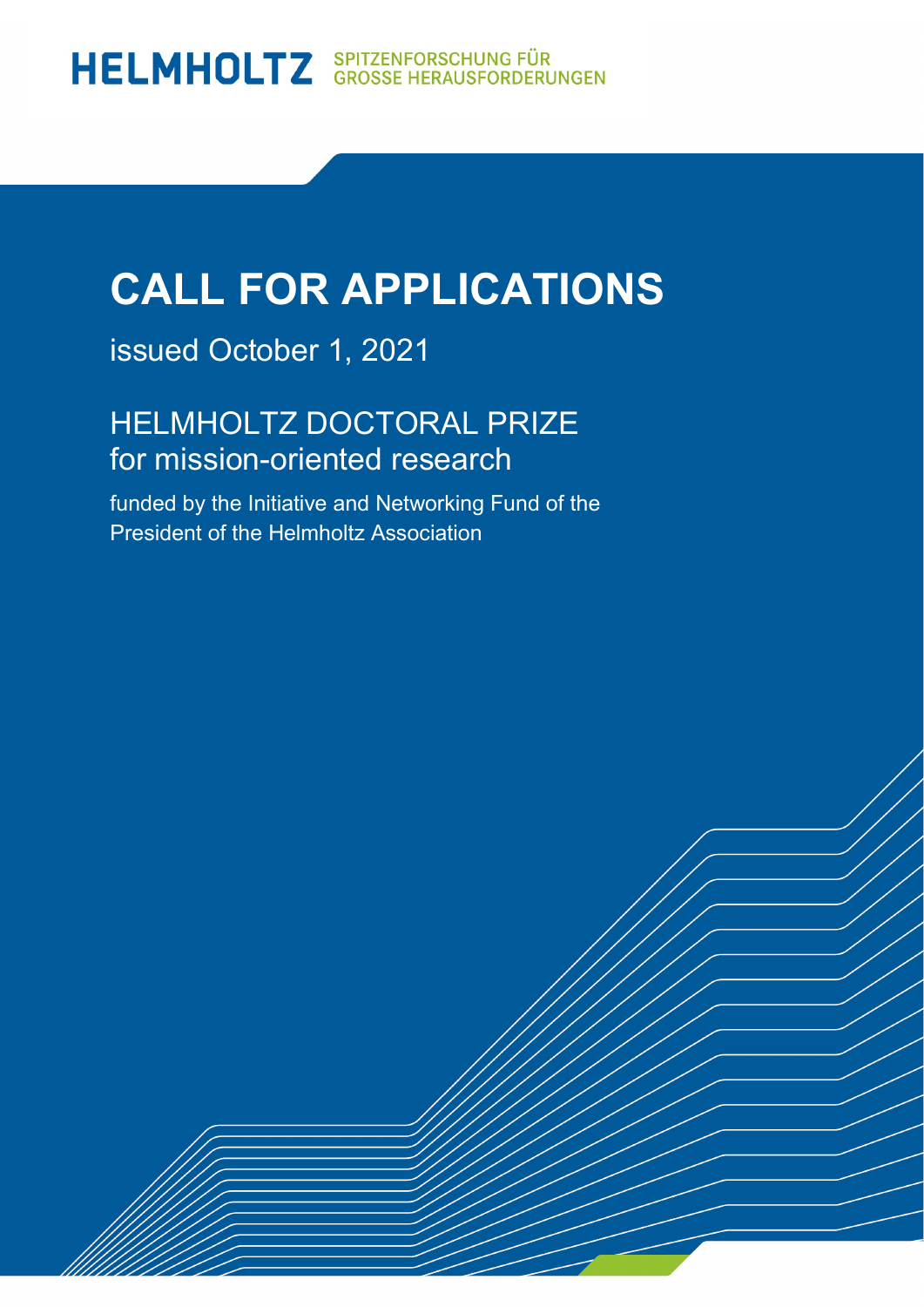### HELMHOLTZ SPITZENFORSCHUNG FÜR

#### A. Aim of the funding

Doctoral candidates at Helmholtz contribute to solving major challenges facing our society through their scientific work. The Helmholtz Association aims to support talented young researchers at an early stage in focusing excellent research on application. To this end, Helmholtz awards a doctoral prize that honors academic achievements to that point and offers young researchers an incentive to apply the scientific insights and skills acquired during their doctorate.

In this context, mission-oriented (basic) research combines the search for new insights with potential applications. This may take different forms, with doctoral candidates pursuing research goals that simultaneously solve a practical problem by opening up an immediate, innovative potential application with their basic research, or by potential users becoming directly involved in developing questions and methods.

The Helmholtz Doctoral Prize aims to encourage doctoral candidates to pursue an academic career, thereby positioning themselves at the interface between research and application, developing and expanding their entrepreneurial skills, and helping shape the transfer from science to society early in their careers. Prizewinners thus also serve as role models for the doctoral students at Helmholtz.

Moreover, the President of the Helmholtz Association particularly welcomes and supports the nomination of outstanding female candidates for the award with the aim of enhancing the visibility of their achievements in scientific research.

#### B. Target group

The funding instrument is aimed at young researchers who have completed their doctoral studies with outstanding results at a Helmholtz Center within the last 14 months. Candidates must have excelled scientifically during their doctoral studies and should demonstrate personal commitment with a career at the interface between research and application ahead of them.

The effective date for the 14-month period mentioned above is the date by which the application must be submitted to the Helmholtz head office (December 1, 2021). The determining factor is the date on which the applicant defended their thesis at the university. The defense must have already taken place when the application is submitted. The PhD certificate or an equivalent certification from the university is required for the prize to be awarded and must be submitted to the Helmholtz head office by April 1, 2022, at the latest.

#### C. Funding scope, duration, and object

Helmholtz may award up to six prizes, ideally one prize in each of the association's six research fields: Energy; Earth and Environment; Health; Aeronautics, Space, and Transport; Matter; Information.

The prizewinners receive a one-time cash prize in the amount of €5,000, which they are free to use for a scientific endeavor of their choice.

In addition, the prizewinners will receive funding for a Helmholtz Field Study Fellowship of up to three months. The Field Study Fellowship is used to fund the market exploration phase in order to arrive at a better understanding of customers' needs and is supervised by a field study mentoring. The conditions are the same as those for the Helmholtz Free Field Fellowship in the context of the Helmholtz Enterprise program (see [here\)](https://www.helmholtz.de/en/transfer/technology-transfer/innovation-and-funding-programms/helmholtz-enterprise/). The utilization of the Helmholtz Field Study Fellowship must be officially notified to the Helmholtz Office no later than six months after the funding decision has been announced and must commence within 12 months after announcing the funding decision. Furthermore, those receiving funding must be employed at or associated with a Helmholtz Center.

The Helmholtz Doctoral Prize will be awarded in spring 2022. The exact date will be announced well in advance.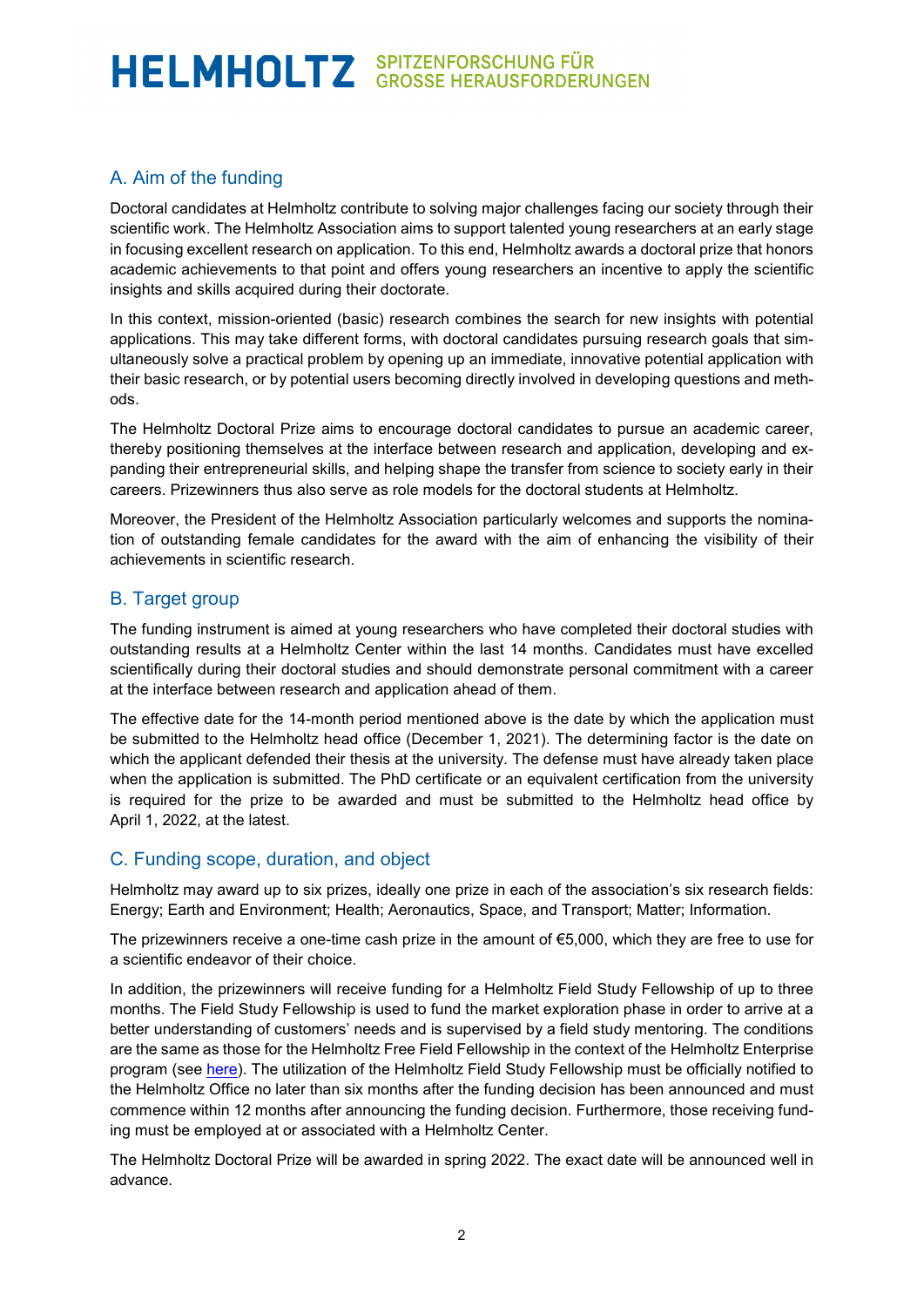# HELMHOLTZ SPITZENFORSCHUNG FÜR

#### D. Application process

The Centers nominate suitable candidates for the individual research fields and take responsibility for the process of pre-selecting the candidates. **Each Center may nominate a maximum of one candidate per research field.** Original application documents and electronic copies are to be submitted via the Centers' directors to the Helmholtz Association Bonn head office by **December 1, 2021**, at the latest. (Ms. Martina Carnott, Ahrstrasse 45, 53175 Bonn, [martina.carnott@helmholtz.de\)](mailto:martina.carnott@helmholtz.de).

Postdocs may not submit their own applications.

#### **The nomination must include the following documents:**

- Cover sheet with the following information:
	- Candidate's name and contact details (including an e-mail address and phone number)
	- Title of the candidate's doctoral thesis
	- Name of the Helmholtz Center, institute, and supervisor
	- Assignment to one of the six research fields
	- Helmholtz program for which the nomination is being made
	- Five or six keywords
- **Copies of the candidate's doctoral certificate or equivalent university certification (submission** deadline: April 1, 2022) including grades and, where relevant, other certificates (such as achievements at graduate and/or research schools)
- A detailed CV (including awards, scholarships, stays abroad, lectures/poster presentations at conferences, etc.)
- A publication list (publications that occurred during and after the candidate's doctoral studies)
- **A** letter of recommendation from the director of the nominating Helmholtz Center and/or direct supervisor, containing the following information:
	- The reasons why the candidate has been nominated (including the relevance of their research to the Helmholtz mission)
	- Evaluation of the candidate's dissertation and other academic achievements to date
	- Assessment of the candidate's potential in terms of their skills and personality
- **Statement from the Centers transfer office regarding the application potential of the research** results with respect to the following aspects (max. half page for each item):
	- Brief general assessment by the transfer office regarding the extent to which the research results can be applied in their present form.
	- What has been achieved so far in terms of a potential transfer between research and application (including, for example, involvement of non-scientific stakeholders or, if applicable, current technology readiness level (TRL))?
- **Cover letter (max. three pages) written by the nominee indicating the potential their thesis offers** in terms of application and demonstrating clear motivation to continue exploring potential applications as per point 2 of the FSF application ("essay"):
	- What can your research achieve?
	- Who is the target group of your research (in very specific terms, who might be the users or customers for the application of your findings)?
	- What do you think are the values-added of your research for business or society; i.e., what specific problems faced by potential users or customers could be solved with the results of your research?
	- What questions do you have regarding the transfer of results into application that you would like to answer during the Field Study Fellowship?
	- If you already have an idea for an application (product/service): Why is your idea a sound idea?